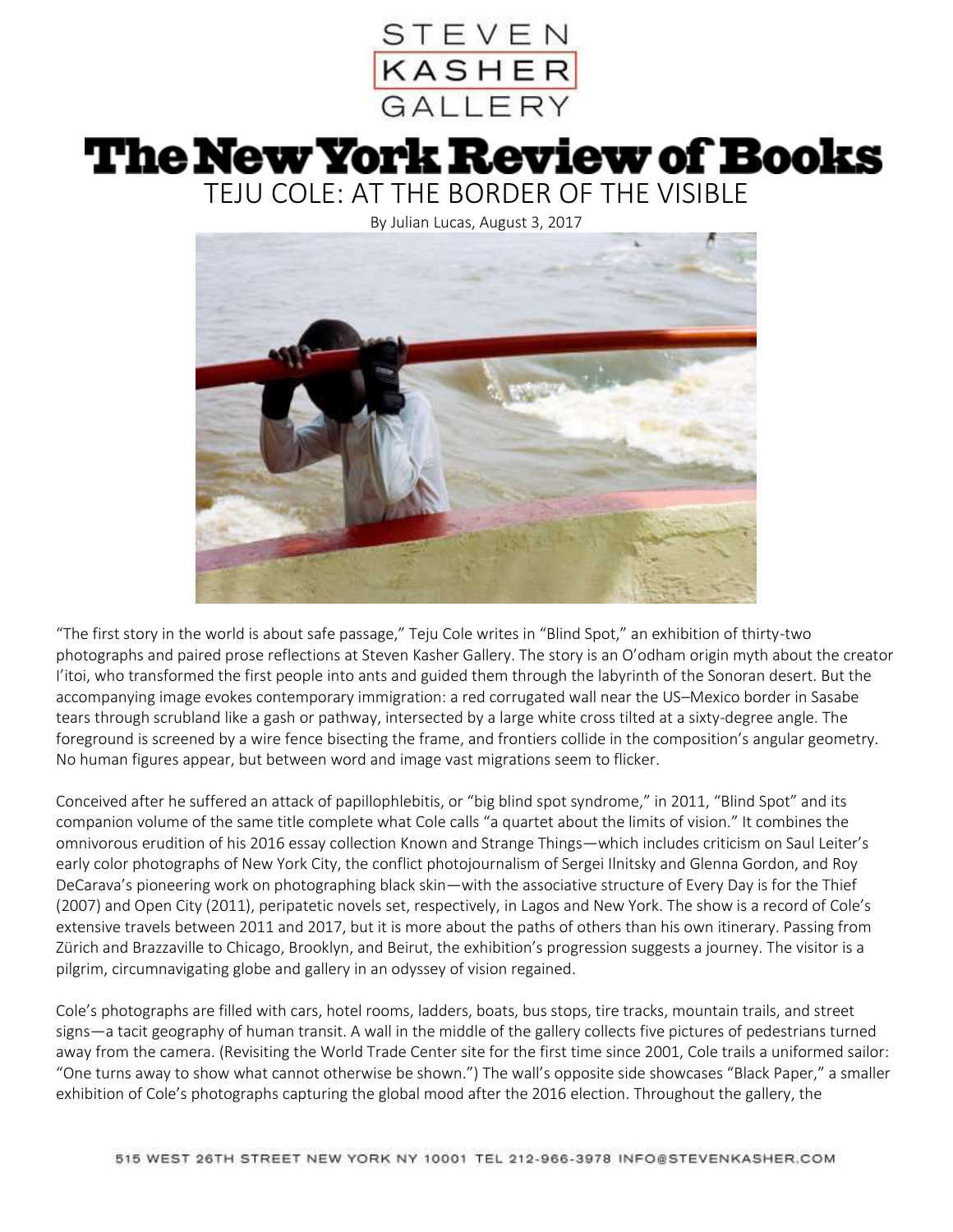

arrangement of materials invites reading before viewing. Although one's first impression is of a visual composite, the captions, set in columns at the right of each frame, precede the images in the exhibition's counterclockwise circuit. (The book also puts captions first, on verso pages.) Words create atmospheres of expectation in which photographs become visual koans, less concerned with what can be seen than with heightening our awareness of what cannot.

The show is nearly perfect, building momentum from the reveille of a ship's steam funnel on a clouded lake to the concluding view of a hillside vineyard beyond a billowing net. The intervening photographs educate the eye, transforming vision's limitations into an ethos—and sometimes an ethics—of seeing. Clotheslines caught in the wind inspire a riff on Troxler's fading, a neurological phenomenon that causes regular movement in the peripheral vision to vanish. Cole finds a political analogy: marginal lives disappear into the background whenever protest becomes routine. The exhibition's thirdand second-to-last photographs show shapeless puddles of mud, a climax that both underscores the limitations of photographic composition ("Geology defeats geometry… Euclid cannot help us here") and summons scripture to bless the resurrection of sight. Cole quotes John 9:7—"The man called Jesus made mud, spread it on my eyes, and said to me 'Go to Siloam and wash'"—in a fitting prelude to the final image's striking landscape.

The print volume published by Random House includes roughly five times the number of images. It is a work of accidental cartography: "Without my having intended it," Cole writes in the postscript, "the map of my movements was becoming a map of the world." Eschewing markers of cultural or geographic difference, he investigates "the common semantics of used space" across more than twenty countries, compassing the earth by parsing its loose ends and frayed edges.

This encyclopedic ambition results in handful of arid patches. Torn screen doors and water-damaged walls sit beside anemic anecdotes and thin Biblical allegories. But art books are made to be browsed, and it's possible that Cole's occasional excess of understatement is the price exacted by Blind Spot's more evocative juxtapositions.

En route to a Black Lives Matter demonstration, Cole transforms five beige folding chairs leaning between a hydrant and a van into surrogate protestors, indices of courage and solidarity. In Ubud, Indonesia, a vehicle's shrouded chassis peeks out from under a guillotine-like garage door beside a flowering tree—an improvised cenotaph for the victims of the country's 1960s mass killings. White boats off Capri prompt allusions to the Iliad's glittering fleets but also the migrants of the contemporary Mediterranean. Cole's adjacent text quotes the Irish writer Edna O'Brien: "We know about these beautiful waters that have death in them." Monuments are everywhere, if you know where to look.

In many of the captions, Cole expertly punctures placidity to expose concealed violence. The picture of a neat Swiss hotel room, its dresser doors printed with a mountain lake, provokes him to consider terrorist attacks on public spaces "popular with Westerners" like this one. (When the Ghanaian poet Kofi Awoonor was killed by Al-Shabab at a Nairobi mall in 2013, Cole was giving a lecture nearby. "Blind Spot" is suffused with this contingency of survival.) "The point is to shatter serenity," Cole writes. "Anything can happen." Only after reading did I notice the photograph's corroboration: an emergency floorplan tacked to the door.

Moments like these have a forensic aspect reminiscent of Julio Cortázar's "Blow-Up" (adapted by Antonioni for a film of the same name), the story of a photographer in his darkroom discovering a crime he shot but failed to see. On the Zürich tram, Cole photographs a passenger in the front row, her head doubled by a reflection in the window. He later finds that the name and date tattooed on her neck correspond to the victim of a car wreck in Arizona; she may be one of the two survivors. Elsewhere in Zürich, a cowboy stenciled on an exterior wall draws his revolver. Cole sees a talisman of the Swiss arms industry, "death merchants busy about their precision work" hidden by the "ease and calm" of the country.